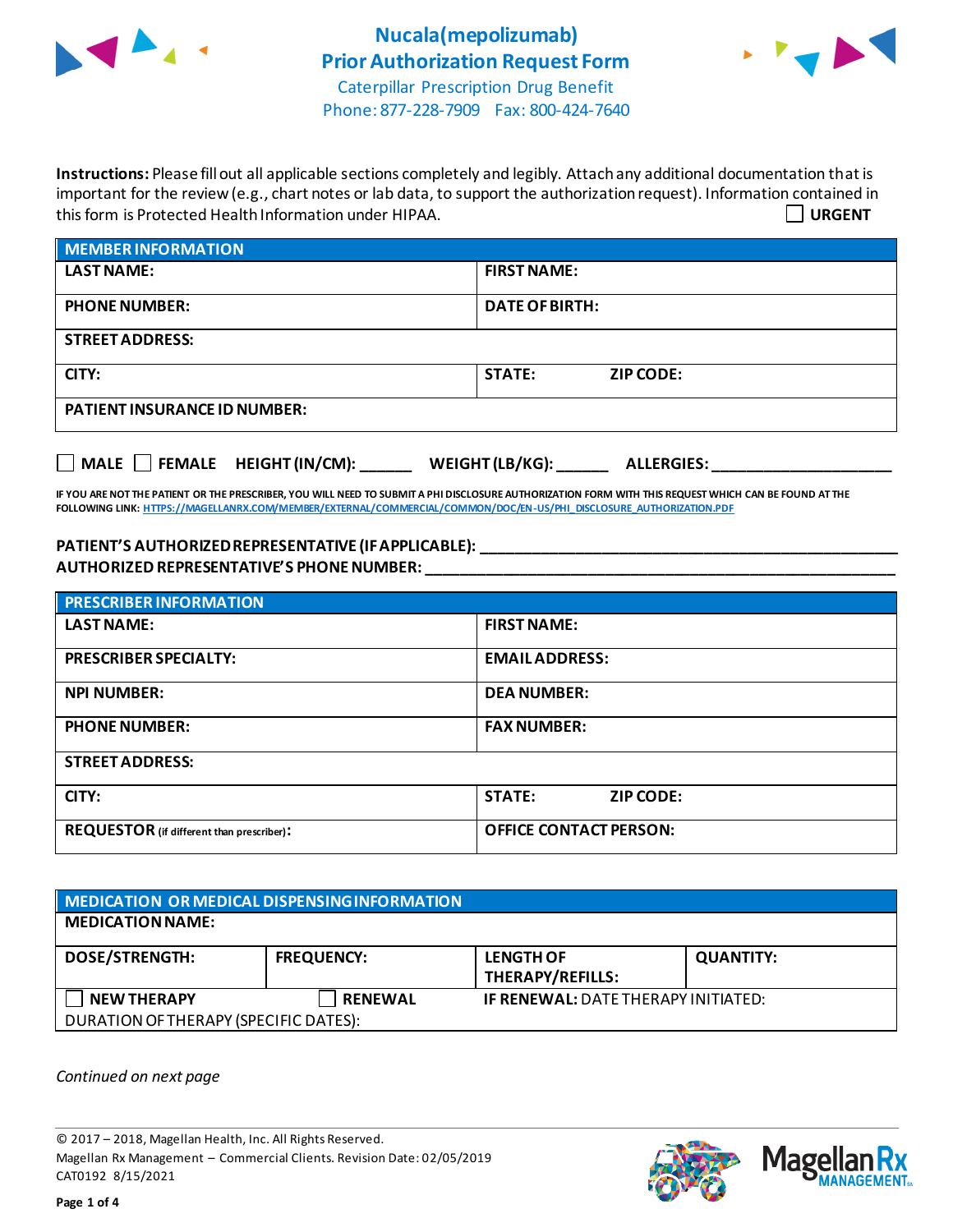

## **Nucala (mepolizumab) Prior Authorization Request Form**





| MEMBER'S LAST NAME: _____________________________                                                                                                                                                                                                                                 | MEMBER'S FIRST NAME:                                                                                                 |                                                               |  |  |
|-----------------------------------------------------------------------------------------------------------------------------------------------------------------------------------------------------------------------------------------------------------------------------------|----------------------------------------------------------------------------------------------------------------------|---------------------------------------------------------------|--|--|
| $\mid$ 1. HAS THE PATIENT TRIED ANY OTHER MEDICATIONS FOR THIS CONDITION?                                                                                                                                                                                                         |                                                                                                                      | $\blacksquare$ YES (if yes, complete below) $\blacksquare$ NO |  |  |
| <b>MEDICATION/THERAPY (SPECIFY</b><br>DRUG NAME AND DOSAGE):                                                                                                                                                                                                                      | <b>DURATION OF THERAPY (SPECIFY</b><br>DATES):                                                                       | <b>RESPONSE/REASON FOR</b><br><b>FAILURE/ALLERGY:</b>         |  |  |
| <b>2. LIST DIAGNOSES:</b>                                                                                                                                                                                                                                                         |                                                                                                                      | <b>ICD-10:</b>                                                |  |  |
| $\square$ Eosinophilic granulomatosis with polyangiitis (EGPA)<br>$\Box$ Eosinophilic phenotype asthma<br>□ Hypereosinophilic syndrome(HES)<br>$\Box$ Chronic rhinisinusitis with nasal polyps<br>□ Other diagnosis: ___________________ICD-10 Code(s): _________________________ |                                                                                                                      |                                                               |  |  |
| PRIOR AUTHORIZATION.                                                                                                                                                                                                                                                              | 3. REQUIRED CLINICAL INFORMATION: PLEASE PROVIDE ALL RELEVANT CLINICAL INFORMATION TO SUPPORT A                      |                                                               |  |  |
| <b>Clinical Information:</b><br>Xolair(omalizmab)? □ Yes □ No                                                                                                                                                                                                                     | Will patient use Nucala(mepolizumab) in combination with Fasenra(benralizumab) or Dupixent(dupilumab) or             |                                                               |  |  |
| Eosinophilic granulomatosis with polyangiitis (EGPA):<br>Has the patient had EGPA for at least 6months? DYes DNo<br>Has the patient been on a stable dose of presnisolone or prednisone of greater than or equal to 7.5mg to greater                                              |                                                                                                                      |                                                               |  |  |
|                                                                                                                                                                                                                                                                                   | than or equal to 50mg/day for at least 4 weeks before starting Nucala? $\Box$ Yes $\Box$ No                          |                                                               |  |  |
| Does the patient have relapsing or refractory disease despite systemic corticosteroids and or immunosuppressive<br>therapy? $\Box$ Yes $\Box$ No                                                                                                                                  |                                                                                                                      |                                                               |  |  |
| Does patient have a history or presence of asthma? $\Box$ Yes $\Box$ No                                                                                                                                                                                                           |                                                                                                                      |                                                               |  |  |
| Does the patient have a blood eosinophil level of 10% ? $\Box$ Yes $\Box$ No Please submit lab report.                                                                                                                                                                            |                                                                                                                      |                                                               |  |  |
| Please submit lab report.                                                                                                                                                                                                                                                         | Does the patient have an absolute eosinophil count of more than 1000cells per cubic millimeter? $\Box$ Yes $\Box$ No |                                                               |  |  |
| Does the patient have any of the below? $\Box$ Yes $\Box$ No                                                                                                                                                                                                                      |                                                                                                                      |                                                               |  |  |
| Please mark and submit chart notes and /or lab report(s).<br>eosinophil-rich granulomatous inflammation<br>□ Neuropathy<br>D Pulmonary infiltrates<br>Sino-nasal abnormality<br>Cardiomyopathy<br><b>Glomerulonephritis</b><br>$\Box$                                             | $\Box$ Histo-pathological evidence of eosinophilic vasculitis, perivascular eosinophilic infiltration, or            |                                                               |  |  |
| © 2017 - 2018, Magellan Health, Inc. All Rights Reserved.<br>Magellan Rx Management - Commercial Clients. Revision Date: 02/05/2019<br>CAT0192 8.15.2021                                                                                                                          |                                                                                                                      | <b>Mage</b>                                                   |  |  |

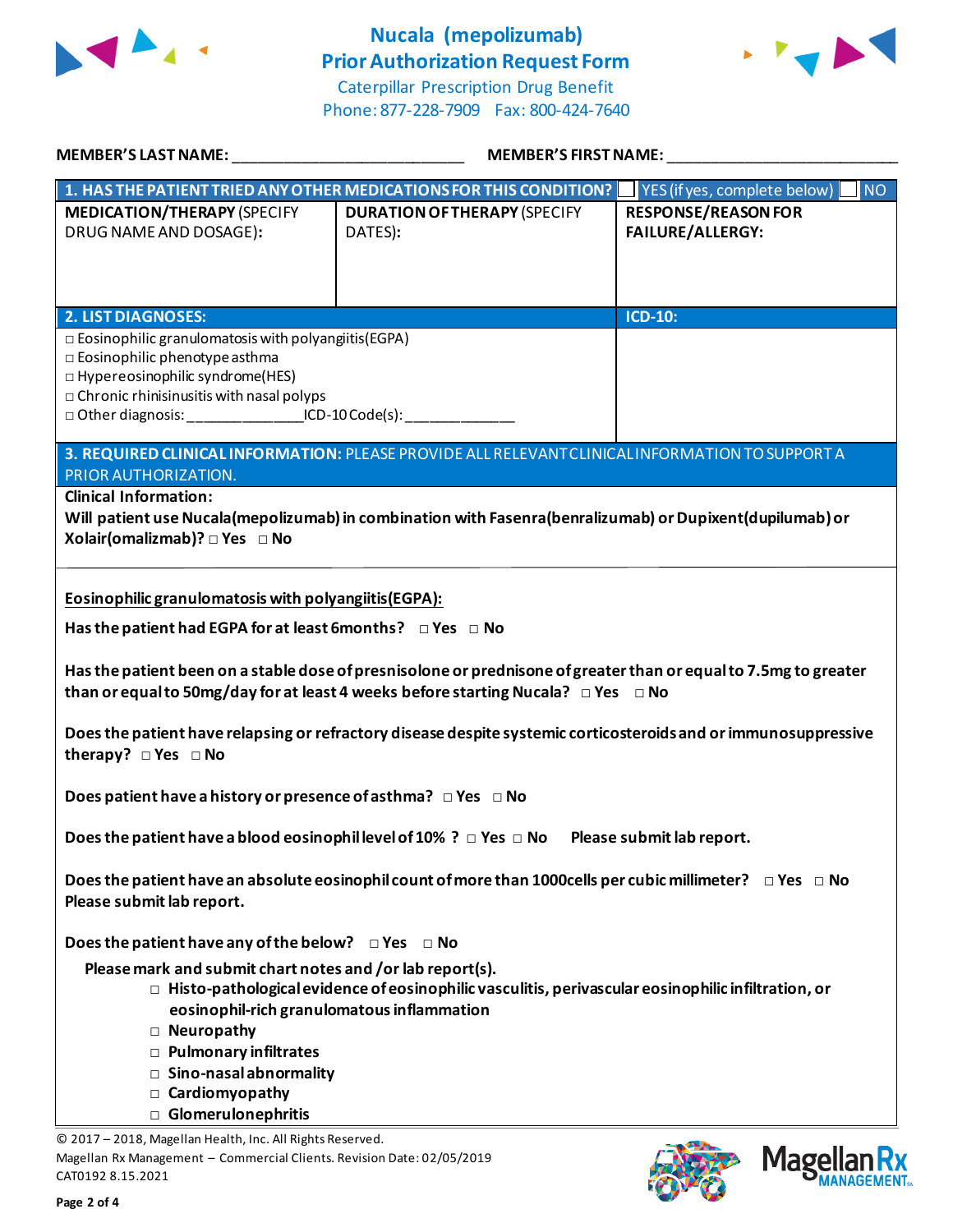



**MEMBER'S LAST NAME:** \_\_\_\_\_\_\_\_\_\_\_\_\_\_\_\_\_\_\_\_\_\_\_\_\_\_\_ **MEMBER'S FIRST NAME:** \_\_\_\_\_\_\_\_\_\_\_\_\_\_\_\_\_\_\_\_\_\_\_\_\_\_\_

- **□ Alveolar hemorrhage**
- **□ Palpable purpura**
- **□ Antineutrophil cytoplasmic antibody(ANCA) positivity**

## **Eosinophilic phenotype asthma:**

**Has patient had at least 2 asthma exacerbations in the past 2 years warranting initiation of systemic glucocorticoids( or an increase to the patient's baseline dose of systemic glucocorticoids) prior to using Nucala ? □ Yes □ No**

**Has the patient had at least one blood eosinophil count of at least 150 cells per microliter? □ Yes □ No Please submit lab documentation.**

**For adults(18years of age and older), does the patient have an FEV<sup>1</sup> equaling less than 80% of the predicted volume? □ Yes □ No Please submit chart notes/PFT report**

**For adolescents(age 12-17years), does the patient have an FEV<sup>1</sup> equaling less than 90% of the predicted volume or a ratio of the FEV<sup>1</sup> to the forced vital capacity(FVC) equaling less than 0.8? □ Yes □ No Please submit chart notes/PFT report**

**Is the patient a current or former smoker? □ Yes □ No** 

**Hypereosinophilic Syndrome(HES):**

**Is prescriber an allergist or immunologist? □ Yes □ No** 

**Within the past 12 months, has the patient has had two or more episodes of HES-related flares (worsening of clinical symptoms and/or worsening of blood eosinophil counts) requiring escalation of therapy? □ Yes □ No**  *Please submit chart documentation***.** 

**In the past 12 months, did any of the patient's HES-related flares occur spontaneously (in other words, did NOT occur within 4 weeks of a decrease in therapy)? □ Yes □ No** *Please submit chart documentation.*

**Within the past 4 weeks prior to starting Nucala, is the patient's blood eosinophil count equaling 1000cells/microliter or greater? □ Yes □ No** *Please submit lab report***.** 

**Has the patient been on a stable dose of HES therapy for the past month (such as oral corticosteroids, immunosuppressive agents and/or cytotoxic therapy)? □ Yes □ No** *Please submit chart documentation.*

**Chronic Rhinosinusitis with Nasal Polyps(CRSwNP):**

**Has patient had at least one polypectomy(physical removal of a nasal polyp) in the past 10 years? □Yes □ No**  *Please submit chart documentation.*